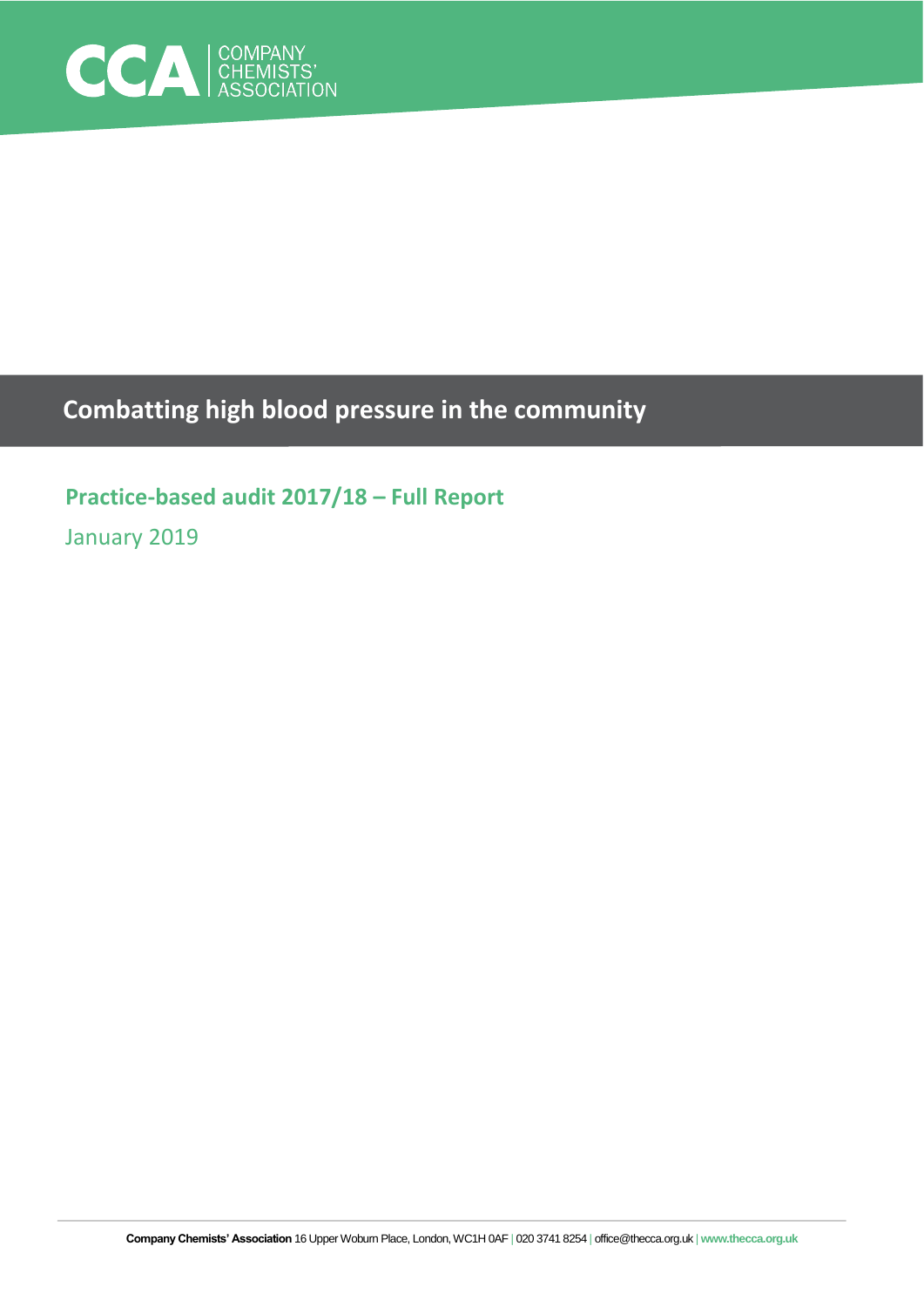

# **Executive Summary**

- More than one in four adults in the UK have high blood pressure (hypertension). At least half of all strokes and heart attacks are associated with high blood pressure, and it is also linked to dementia, kidney disease and heart failure. As well as medication, hypertension can be effectively reduced by adopting simple lifestyle changes such as reducing salt and alcohol intake, losing weight, increased exercise and smoking cessation. A national effort to tackle hypertension would not only improve public health and wellbeing, but also improve NHS efficiency.
- Highly accessible and embedded in rural and urban communities, pharmacy teams across the UK are ideally positioned to enhance awareness and understanding around blood pressure, and to support patients to manage high or pre-high blood pressure through healthy living services, dispensing medication and medication reviews.
- This practice-based audit sought to quantify the current contribution of community pharmacy teams in addressing high blood pressure, to determine what steps can be taken to have a greater impact. The audit highlighted the facilities and services currently offered in community pharmacies and examined the interactions that occurred between pharmacy teams and the public in relation to blood pressure.
- Data were collated from 5,220 pharmacies from seven of the largest national multiple pharmacy chains, representing just under 40% of the pharmacy sector in Great Britain. Over the one-week period, the pharmacies recorded a total of 221,091 interactions related to blood pressure between pharmacy teams and the public, and 30,169 instances where a blood pressure measurement was taken in the pharmacy. Through cautious extrapolation, this suggests that, on average, community pharmacy teams in Great Britain have nearly 30 million interactions related to blood pressure every year (n=29,931,147) and measure the blood pressure of over 4 million patients per year (n=4,084,258).
	- $\circ$  221,091 interactions related to hypertension between pharmacy teams and patients occurred over the audit period, with providing lifestyle advice the most common type of interaction (56,282 times).
	- $\circ$  Over half of the interactions directly related to the patient's medication (59.42%).
	- $\circ$  30,169 blood pressure measurements were taken with one in three of the readings being categorised as 'pre-high' (33.49%).
	- $\circ$  82.31% of pharmacies audited had blood pressure monitors on sale for customers to purchase and self-test at home.
- These findings provide further evidence of the prevalence of high blood pressure and the need to address this public health issue using a targeted multi-professional approach. The audit demonstrates the important role of community pharmacies as a first port of call for many patients accessing healthcare and highlights the very prominent role that community pharmacy teams currently play in supporting patients with managing their hypertension.
- The findings demonstrate in particular the unique role and potential that community pharmacy teams have in the opportunistic detection of 'pre-high' blood pressure, and the provision of healthy living advice and support to ideally prevent the development of hypertension in at-risk groups. Improving the commissioning of face-to-face blood pressure measurement services, and the prevalence of monitors in pharmacies, would support pharmacy teams in fulfilling this potential and reducing strain on the health and care system in the longer term.
- Local authorities, Clinical Commissioning Groups, health and wellbeing boards, community pharmacies and their representatives need to work together to enable pharmacies to integrate into existing care and referral pathways as health and wellbeing hubs. This should include arrangements for formal inward and outward referrals, so that community pharmacy teams can triage people effectively.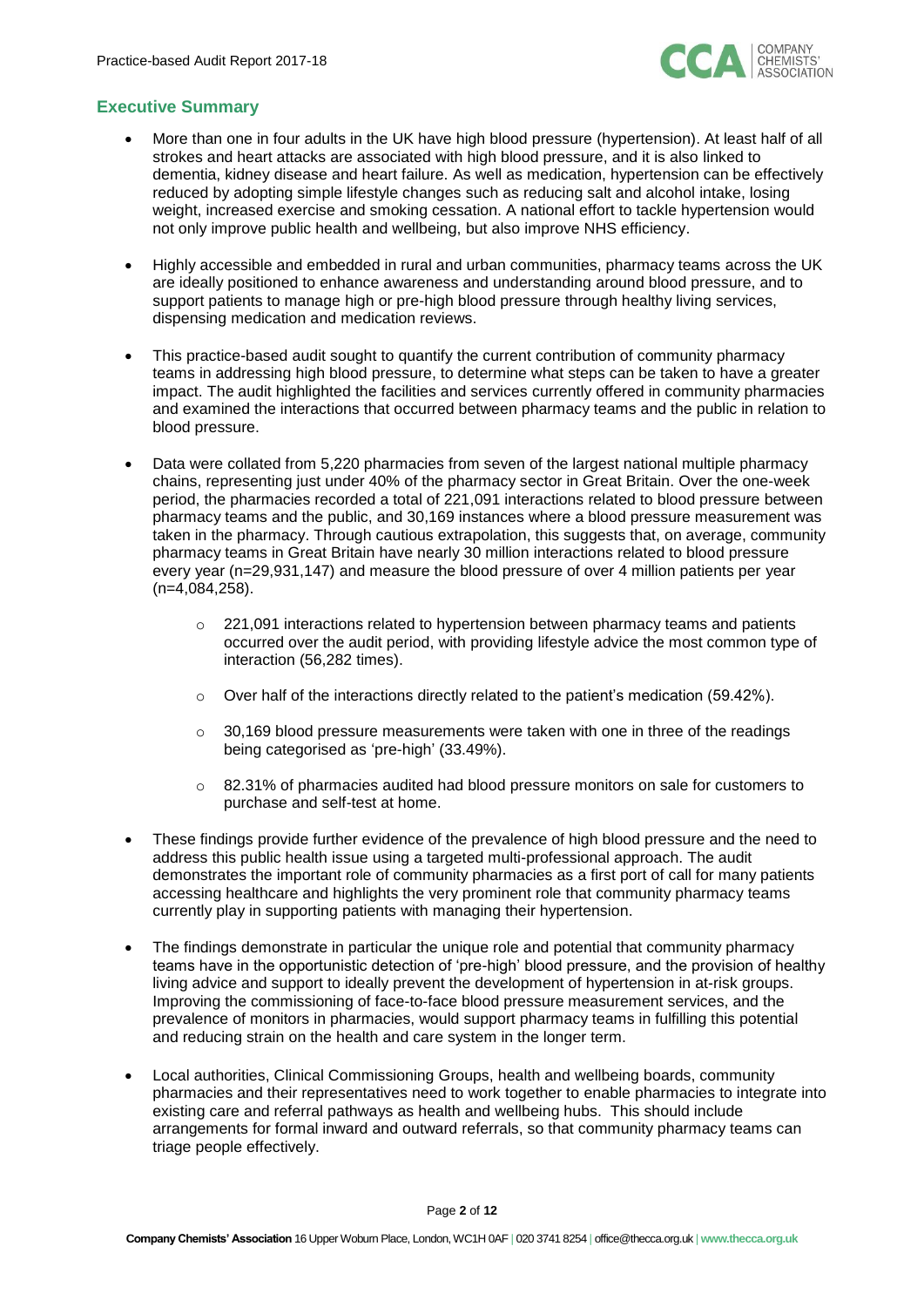

## **Introduction**

The community pharmacy contractual framework in England and Wales requires every pharmacy to complete two types of audit every year over a total combined period of one week. The first audit is completed at the request of NHS England or the Local Health Board in Wales and the second is a practice-based audit conducted by the pharmacy on a topic of its choosing.

Practiced-based audits present an opportunity to review the systems and procedures operating in a pharmacy and, having assessed what is happening, ascertain what can be done better. Audits can also be used to gain information about what is happening in a pharmacy as a prompt for working with other health professionals to improve safety, quality and the whole patient experience.

The CCA has worked with its members over the last few years (and through Pharmacy Voice when it existed) to develop an audit process that can be carried out on a large scale across a number of companies and different types of community pharmacies, allowing individual providers to review their practice and meet contractual requirements, and trade bodies to use the results to gain a picture of an issue or topic at a national level.

Each year a relevant topic is identified, and an audit designed to generate useful data and learning on the issue. The audit materials are made available to all CCA members: ASDA, Boots, LloydsPharmacy, Morrisons, Rowlands Pharmacy, Superdrug, Tesco and Well.

This paper reports on the audit which was undertaken in the contractual year 2017-18. The purpose of the audit on this occasion was to explore community pharmacy's actual and potential role in tackling high blood pressure. This topic was chosen following a recommendation in the report published by Pharmacy Voice in February 2017: [Tackling High Blood Pressure through Community Pharmacy.](https://assets.publishing.service.gov.uk/government/uploads/system/uploads/attachment_data/file/743124/PV_Blood_Pressure_Report.pdf) The audit sought to gain a greater insight into the capabilities of community pharmacy teams in addressing high blood pressure. The audit encouraged pharmacy teams to review and reflect on their current practice in order to improve awareness, understanding, prevention, testing and monitoring of blood pressure, in turn improving public health and wellbeing.

# **Background / Context**

High blood pressure is the third biggest risk factor for premature death and disability in England<sup>1</sup>, making it a national public health priority. High blood pressure affects more than one in four adults and is estimated to cost the NHS £2.1 billion each year<sup>2</sup>. Effective collaboration between primary care services, GPs and pharmacy teams with the aim of improving early detection and management of hypertension, can be hugely beneficial to public health, government expenditure and economic productivity.

At least half of all strokes and heart attacks are associated with high blood pressure<sup>3</sup>, illustrating the human and financial costs that could be cut by tackling hypertension. The accessibility and informal environment of community pharmacies makes them well-placed to deliver public health interventions which can significantly improve patient outcomes.

There are over 13,500 pharmacies in Great Britain which are located at the heart of rural and urban communities, making them a trusted and convenient first port of call for healthcare advice and treatment. In England, 96% of the population can reach a community pharmacy within 20 minutes by walking or using public transport and this increases to 99% in areas of highest deprivation<sup>4</sup>. People living in the most deprived areas in England are 30% more likely to have high blood pressure compared to the least deprived<sup>5</sup>. This highlights the crucial role that community pharmacies can play in combatting health inequalities.

In 2014, Public Health England convened the Blood Pressure System Leadership Board which brought together leaders from across national and local government, the NHS, the voluntary sector and academia. The group published a report: [Tackling High Blood Pressure; From Evidence into Action \(THBP\)](https://assets.publishing.service.gov.uk/government/uploads/system/uploads/attachment_data/file/375985/20141018_Tackling_high_blood_pressure_-_FINAL_INCL_LINK_CHANGES.pdf) which outlined a plan for addressing the impact of high blood pressure in England. This report recognised the vital role of community pharmacy teams in the prevention, early detection and management of high blood pressure.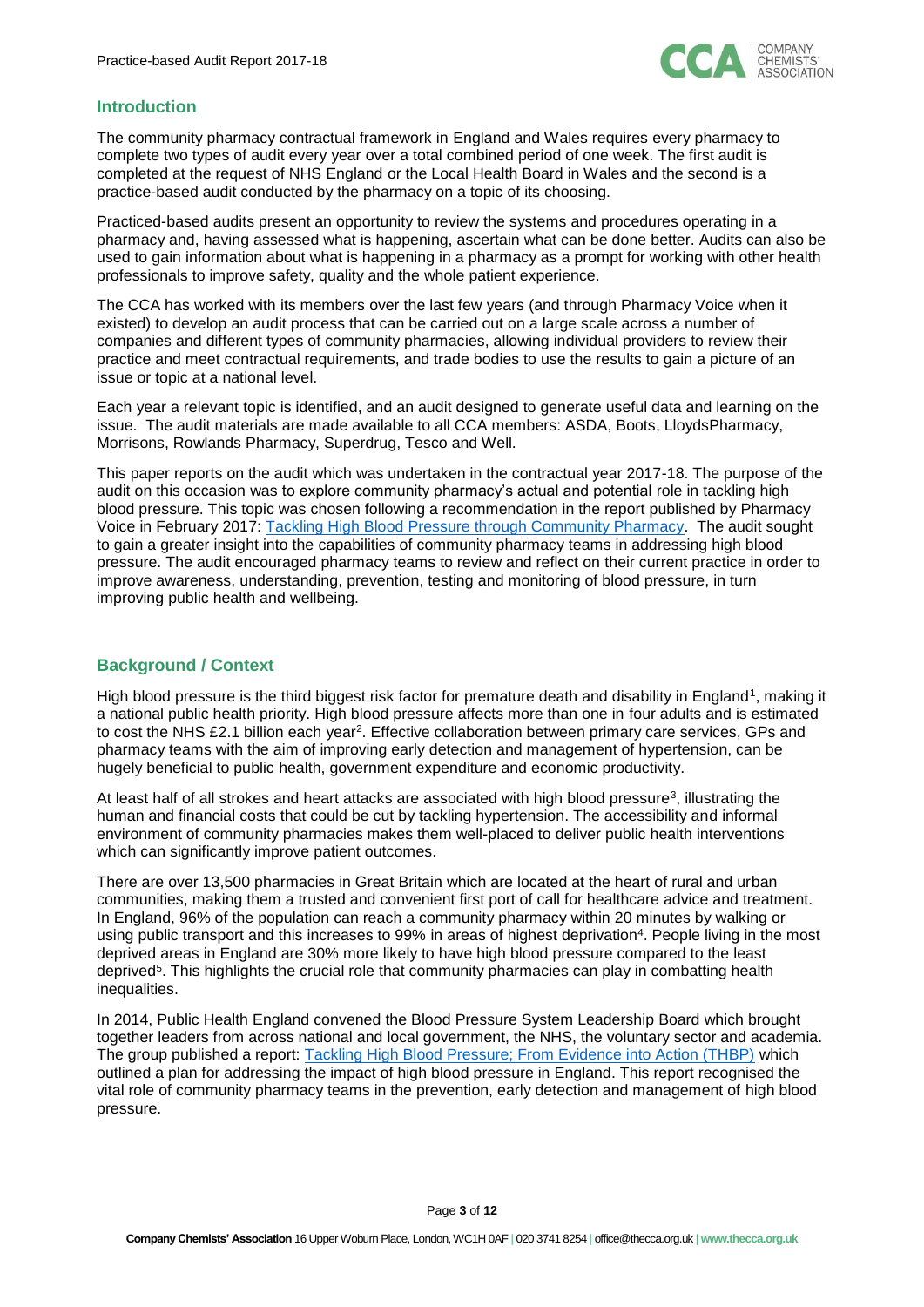

## **Method**

The audit topic was identified following the recommendation made in [Tackling High Blood Pressure](http://pharmacyvoice.com/wp-content/uploads/2017/02/Blood-Pressure-Report-1.pdf)  [through Community Pharmacy.](http://pharmacyvoice.com/wp-content/uploads/2017/02/Blood-Pressure-Report-1.pdf) This report highlighted that the scale and impact of community pharmacy initiatives to address high blood pressure have not yet been quantified. The practice-based audit would provide data to build upon the findings published in the report and give an insight into the ways in which community pharmacy is contributing to the national blood pressure agenda currently, and how its input could be enhanced.

Once the final design was agreed, the audit materials, which included instructions for how to complete the audit, and a data collection sheet, were made available for pharmacy teams from their employers. This included pharmacy teams working in CCA member pharmacies across a variety of settings, from high street pharmacies to those located within health centres and supermarkets.

Pharmacy teams were instructed to complete the audit over one week, or in the case of smaller/less busy pharmacies, data were collected for a minimum of 20 patients, even if this took longer than a week. The data collection form could be downloaded and saved for completing electronically or printed out and filled in by hand.

The audit was split into three sections and data were collected manually in each pharmacy. Section one covered the facilities and services available in each pharmacy and could be completed at any point during the audit period. Section two gathered quantitative data regarding patient interactions related to blood pressure. For each patient, pharmacy teams recorded:

- the topics discussed, or services provided,
- whether the patient was already diagnosed with high blood pressure,
- the classification of the reading if blood pressure was measured, and,
- whether the patient was referred to their GP.

Following the one-week audit period, pharmacy teams assessed their own data in order to complete the post-audit reflection in section three and to note any actions the team would take as a result of conducting the audit. Section three was an important part for pharmacy teams to retain in the pharmacy to inform their learning.

The rest of the audit data were collated by CCA members and shared with the CCA. The aggregated data were then analysed centrally, and the results are reported below.

#### **Definitions:**

When blood pressure was measured, the following criteria were used to categorise the patients' blood pressure, taken from Blood Pressure UK's ['Blood Pressure Chart'](http://www.bloodpressureuk.org/BloodPressureandyou/Thebasics/Bloodpressurechart):

- Low: 90/60 mmHg or less
- Normal: more than 90/60 mmHg and less than 120/80 mmHg
- Pre-high: more than 120/80 mmHg and less than 140/90 mmHg
- High: 140/90 mmHg or higher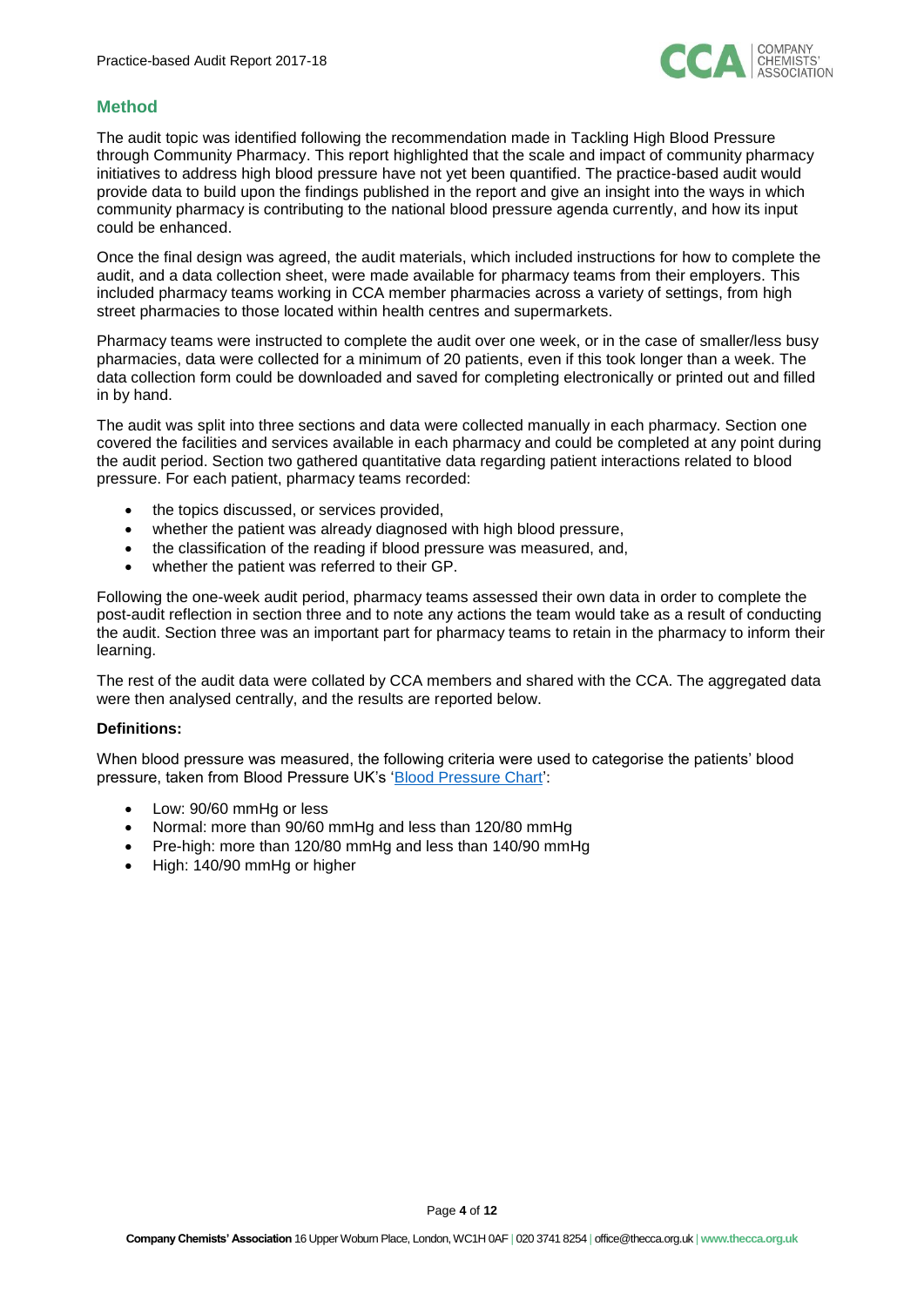

## **Results & discussion**

Audit results were collated from 5,220 pharmacies. In Great Britain (at the time of data analysis) there are around 13,590 community pharmacies, so this sample size represents approximately 38% of the total community pharmacy network (38.41%).

#### **Services relating to blood pressure**

*Figure 1 - Services provided by pharmacies audited which are related to blood pressure*



Blood pressure is influenced by lifestyle choices such as salt and alcohol intake and physical activity. Obesity increases the risk of developing hypertension by threefold in women and fourfold in men<sup>6</sup>. NICE guidelines<sup>7</sup> recommend that lifestyle interventions should be provided for all patients with hypertension. Almost 5,000 pharmacies participating in the audit indicated that they provided lifestyle advice services relating to blood pressure (n=4,958), making it the most common service in all the pharmacies audited.

Although over 30,000 blood pressure measurements were recorded throughout the audit period (n=30,169), only 66.85% of pharmacies claimed to offer a 'blood pressure measurement service'. It is expected that most of these services are offered free to patients and funded by the pharmacy. Local authorities, like all commissioners, are under immense pressure to allocate funds effectively, and central government cuts and reforms have resulted in reduced spending by local authorities on certain public health services for adults (including obesity-related services) over the last few years. According to the King's Fund<sup>8</sup>, using like-for-like public health outturn figures, spending in 2017/18 is the same as it was in 2013/14, but based on GDP deflator this amount is likely to be worth 4–5% less and needs to cover a population about 3% larger. It is expected that these funding reductions have impacted commissioning of blood pressure measurement services at a local level, to the extent where very few blood pressure measurement services are commissioned.

It is worth noting, that some respondents did not offer a dedicated blood pressure measurement service, as indicated by the wording in the audit, however, blood pressure measurements may have been provided as part of another service such as NHS health checks, as shown in some of the responses in the 'other' category. Therefore, the audit definitions may have limited the distribution of these data.

Hypertension related Medicines Use Reviews (MUR), New Medicines Services (NMS)/Discharge Medicines Reviews (DMR) and repeat prescription management were offered in between 88 and 94% of the pharmacies. These figures, along with the relatively low incidence of blood pressure measurement services, suggest that currently, community pharmacies are more active in the management and support of patients who already have a hypertension diagnosis than in opportunistic detection. Increasing the availability of blood pressure monitors to be used in pharmacies, together with more pharmacies being commissioned to provide blood pressure measurement services, will enable community pharmacy to play a more active role in aiding the prevention and early detection of hypertension.

Public demand for blood pressure measurements should also be considered to rationalise these data. Research in England using focus groups suggested that blood pressure is not at the forefront of health considerations for most adults and few will pro-actively engage in blood pressure measurement services<sup>9</sup> .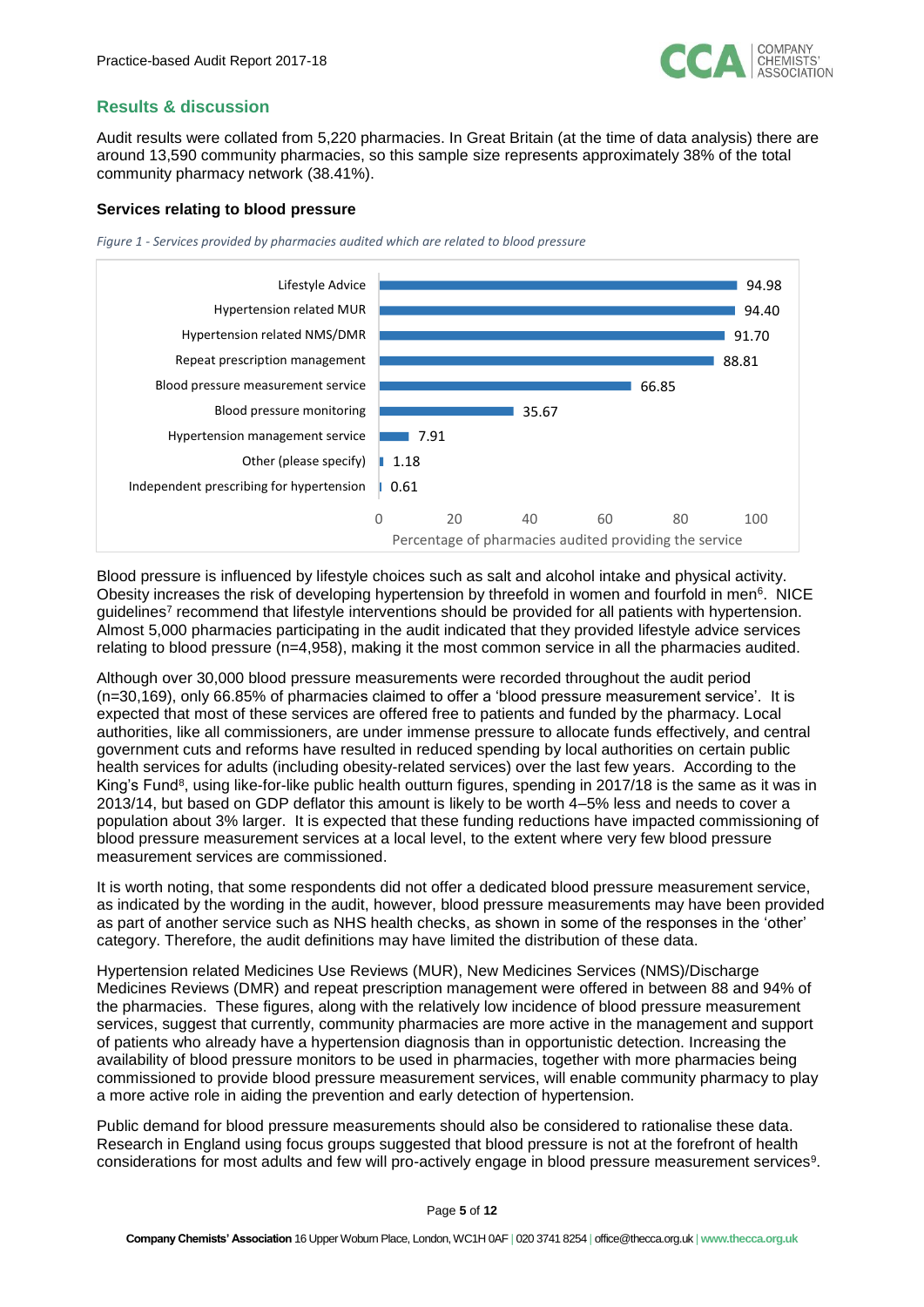

Influencing public attitude and increasing awareness will be needed to drive behavioural change in this regard.

ResPublica<sup>10</sup>, recommended in their 'Heartbeats on the High Street' report last year that the Government should look to introduce a universal health check available for all working-age adults in England, targeting hypertension specifically and supported by the public health grant.

#### **Public health promotions related to blood pressure**

*Figure 2 - Percentage of pharmacies audited that undertook a public health promotion related to blood pressure, and of the pharmacies that undertook a promotion, the type of promotion that was held*



Most of the pharmacies that participated in the audit had not undertaken a public health promotion related to blood pressure within the last year (65.47%) when they submitted their audit data. Of the pharmacies that had undertaken a public health promotion related to blood pressure, the most common type of promotion was as part of being a Healthy Living Pharmacy (HLP). Over 1,000 pharmacies undertook a blood pressure promotion as part of being an HLP, which represents nearly 1 in 5 of the total number of pharmacies audited (19.44%). Audit responses also illustrated that some pharmacies completed more than one blood pressure promotion in the year. For example, an HLP promoting blood pressure as part of its own initiative may have also taken part in Stroke Awareness week.

Health promotions undertaken in community pharmacies vary annually, and many organisations plan their campaigns alongside or in partnership with local authorities, Clinical Commissioning Groups and charities. Given the national focus on blood pressure and Public Health England (PHE)'s recent initiatives, it is quite likely that some of the audited pharmacies ran a campaign related to blood pressure in the previous year or have one planned for later in the year. Pharmacy Voice's report on blood pressure released in February 2017 highlighted various examples of campaigns and services being offered at a local level or by a specific company. For example, in 2016, as well as blood pressure testing in stores, ASDA sold Salter blood pressure monitors at the 'not for profit' price of £7.50, as part of their home blood pressure testing campaign. During this programme, 94,000 monitors were sold.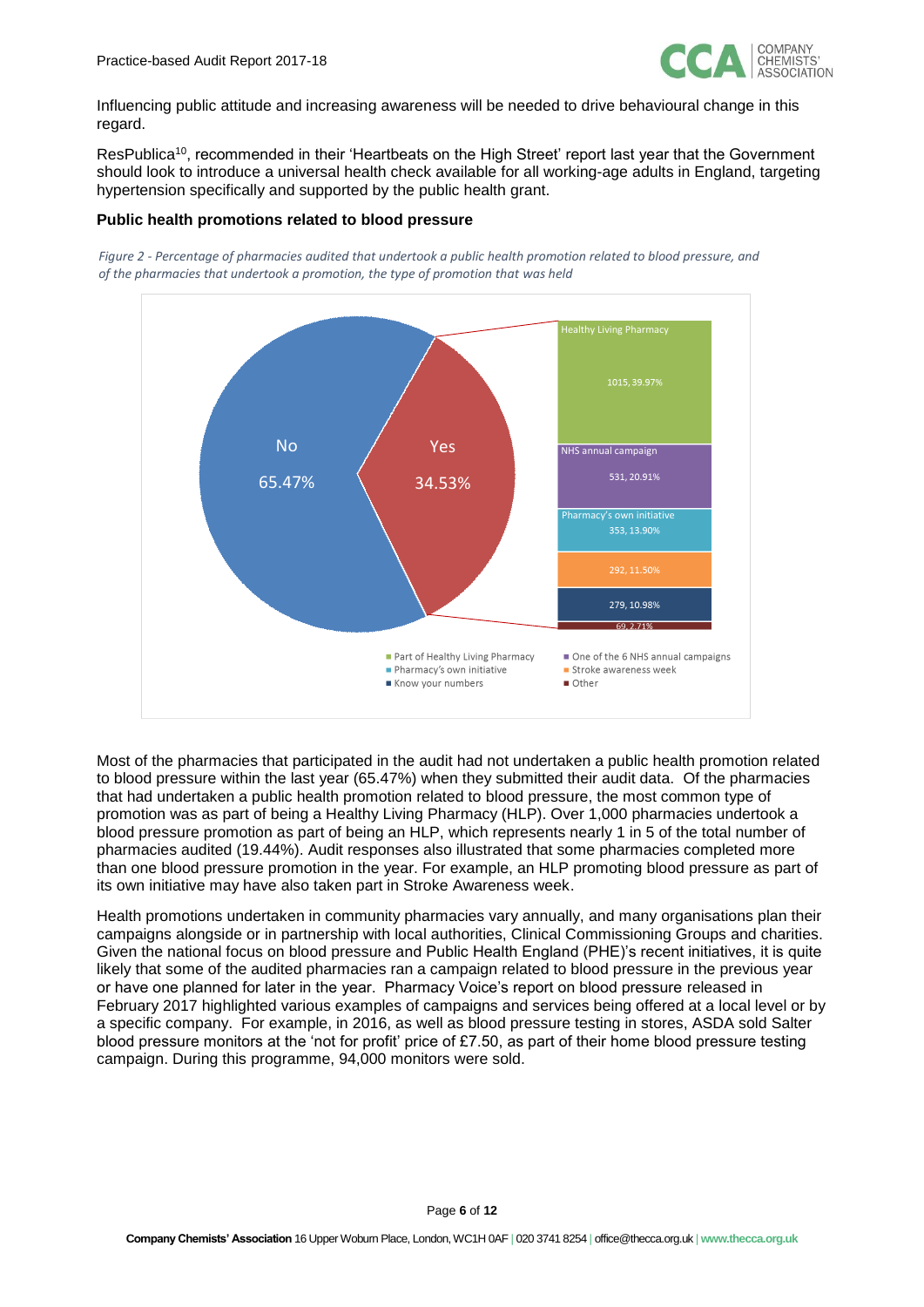

## **Patient interactions**

*Figure 3 – Proportion of patients that interacted with pharmacy teams that were already diagnosed with high blood pressure*



Of the interactions that occurred between pharmacy teams and patients during the audit period, nearly three quarters of these involved patients already diagnosed with high blood pressure (74.07%). This figure indicates the role that community pharmacies play in supporting patients with hypertension.

Although only 20% of the patients that interacted with pharmacy teams about blood pressure were not already diagnosed with hypertension (21.10%), this accounted for 19,393 patients. Each of these patients represents an opportunity for the pharmacy team to increase awareness and understanding of high blood pressure and to aid prevention and early detection. Cautious extrapolation of these data suggests that over the course of a year, community pharmacies in Great Britain discuss blood pressure with over two and a half million patients who have not been diagnosed with hypertension (n=2,625,410).

*Figure 4 - Total number of times patients interacted with pharmacy teams about blood pressure during the audit period*



The most common type of patient interaction related to blood pressure that occurred in the pharmacies was the provision of healthy living advice. Over 56,000 interactions of this type occurred (n=56,282) accounting for over a quarter of all interactions (25.45%).

Patient interactions which can be assumed to have taken place exclusively with those patients already diagnosed with hypertension (discussions about patient's hypertension medications, repeat prescription management, hypertension related MUR, blood pressure monitoring and hypertension related NMS/DMR) collectively accounted for over half of the total number of interactions that occurred in the pharmacies (59.42%).

Page **7** of **12**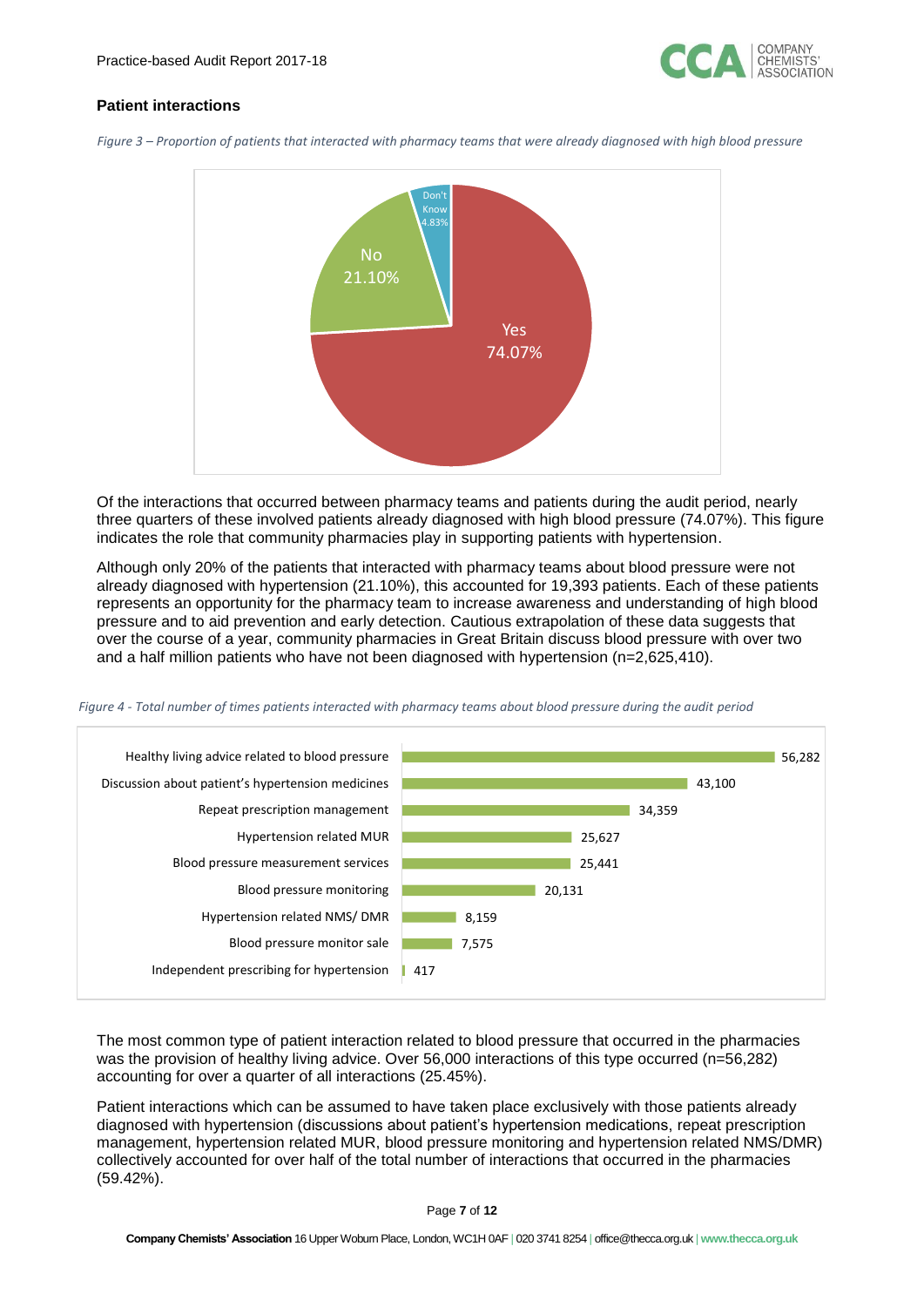

Despite the fact that medication is not always required following a hypertension diagnosis, in England in 2017, 71,532,003 items were dispensed for the management of hypertension and heart failure, making it the second most common type of item dispensed in the community. One explanation for the large number of dispensed items is that around 80% of people taking medication for hypertension require two or more drugs to achieve blood pressure control and some need up to four agents<sup>11</sup>. The reason for increasing the number of agents rather than the dose is that, to keep the risks of side effects to a minimum, the optimum effect on blood pressure is achieved at low to medium dose.

As experts in medicines, pharmacy teams are exceptionally well placed to support patients who are prescribed a range of antihypertensive medicines. Providing pharmacists with access to fuller patient records and information about the combinations of antihypertensive drugs that a patient is prescribed, would also allow them to provide better support for patients and to intervene where necessary. Improving the prevalence of community pharmacist independent prescribing by addressing some of the current barriers around access to prescribing budgets would also allow pharmacists to alter a patient's medication to enhance clinical efficacy and alleviate adverse drug reactions.

In the 5,220 pharmacies audited, pharmacy teams only interacted with patients about independent prescribing for hypertension 417 times. Funding routes and service models will need to change to enable Pharmacist Independent Prescribers in community pharmacies to actively use their skills to alleviate pressures and demands within their local health economies and maintain prescribing competence.

#### **Type of blood pressure testing facilities**

*Figure 5 - Type of blood pressure testing facilities available across the pharmacies audited*



Over 80% of the pharmacies audited had blood pressure monitors available for customers to purchase (82.31%). This was the most abundant blood pressure testing facility available, with over 4,000 pharmacies having this type of monitor (n=4,297). Of these monitors, around 43% were enabled to measure atrial fibrillation (43.77%). Interactions relating to the sale of blood pressure monitors only accounted for 3.43% of the 221,091 total patient interactions (n=7,575). These data suggest that despite the availability of monitors on sale, pharmacy teams more frequently interact with patients in the

pharmacy, providing advice, guidance and opportunistic testing, rather than encouraging the sale of selftest at home monitors. Monitors for patients to purchase and use to self-test at home are only worthwhile if people are engaged in conversation about blood pressure and are provided with practical advice on how to use the machine and how often.

Roughly 70% of pharmacies had blood pressure monitors used in a face-to-face service (69.04%). These monitors are crucial for the diagnosis and monitoring of hypertension in pharmacies as they are often the precursors leading to patient interactions with pharmacy teams about prevention, medication and management of hypertension.

Around 17% of the monitors used in a face-to-face service were recorded as having the capability to measure atrial fibrillation (AF) (16.93%). However, it is worth noting that in responding to this question, nearly half of the pharmacy teams were unaware whether their blood pressure monitors used in a face-toface service were equipped to measure AF or not (48.43%). This raises a question about the awareness

Page **8** of **12**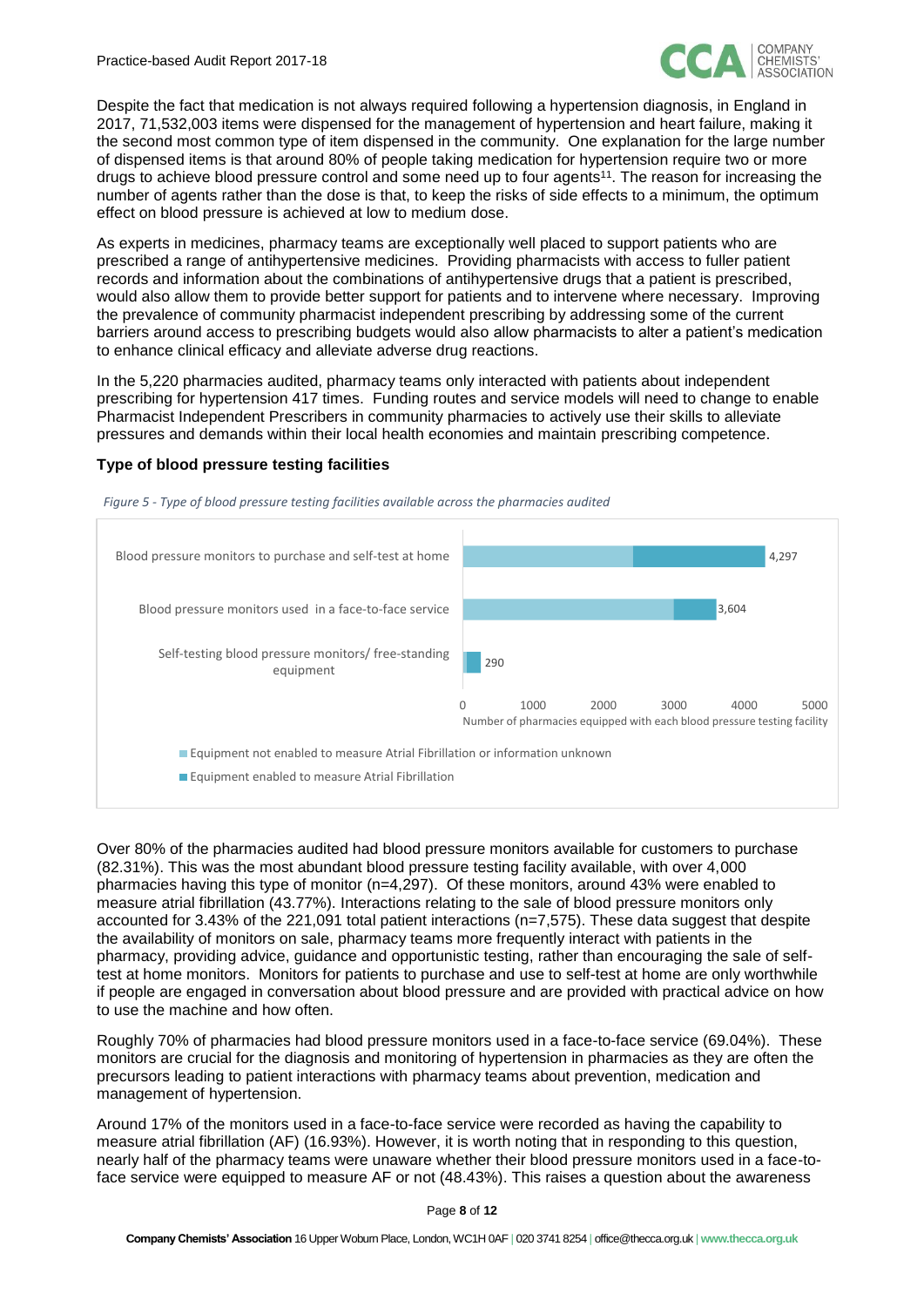

and understanding of atrial fibrillation and its close links to blood pressure. Considering this, action could be taken to ensure that a greater proportion of blood pressure monitors for use or sale in community pharmacies have the capability to detect AF and pharmacy team members are afforded further training to help them understand the importance of AF identification.

#### **Blood pressure measurements**





Collectively, high and pre-high measurements accounted for over half of the 30,169 blood pressure measurements that were recorded (53.75%), and about 40% of blood pressure readings were categorised as being normal (43.44%).

The data did not distinguish whether the blood pressure measurement was as part of a monitoring service, in which the patient had already been diagnosed with hypertension.

The audit data collection did not involve any categorisation of the types of patients that interacted with pharmacy teams. Non-modifiable risk factors associated with high blood pressure include age, gender, ethnicity and genetics. While modifiable risk factors include salt and alcohol intake, level of physical activity, economic status and mental health. Studies have found women to be more likely to visit community pharmacies than men<sup>12</sup>, and since, the prevalence of high blood pressure is less common among women, this may be one hypothesis to explain why the audit data reveals a level of hypertension which is lower than that demonstrated in nationwide statistics. However, limitations in the audit design mean we are unable to effectively analyse contributory risk factors, such as gender, given pharmacy teams did not record patient demographic information.

Pre-high blood pressure was more common than high blood pressure, with roughly one in every third patient tested exhibiting a pre-high reading (33.49%). The detection of pre-high blood pressure is a crucial step in the prevention of hypertension. These instances provide a crucial opportunity for pharmacy teams to engage with the patient to ensure greater understanding of the risks associated with hypertension and to give advice and guidance. In PHE's report on blood pressure<sup>13</sup>, it was proposed that a pathway be created aimed at patients identified as pre-hypertensive for lifestyle improvement.

Although much less common, it is important for the few patients that exhibited low blood pressure (2.80%), that advice is given about hypotension. Although, it is usually not a cause for concern, a diagnosis of hypotension can be important in the safe prescribing of drugs. Some medications can lower blood pressure, for example, drugs for Parkinson's disease and certain types of antidepressants. As community pharmacists are experts in medicines, a diagnosis of hypotension may lead to an intervention to prevent the prescribing of a medication, that may cause the patient increased risk of harm.

Page **9** of **12**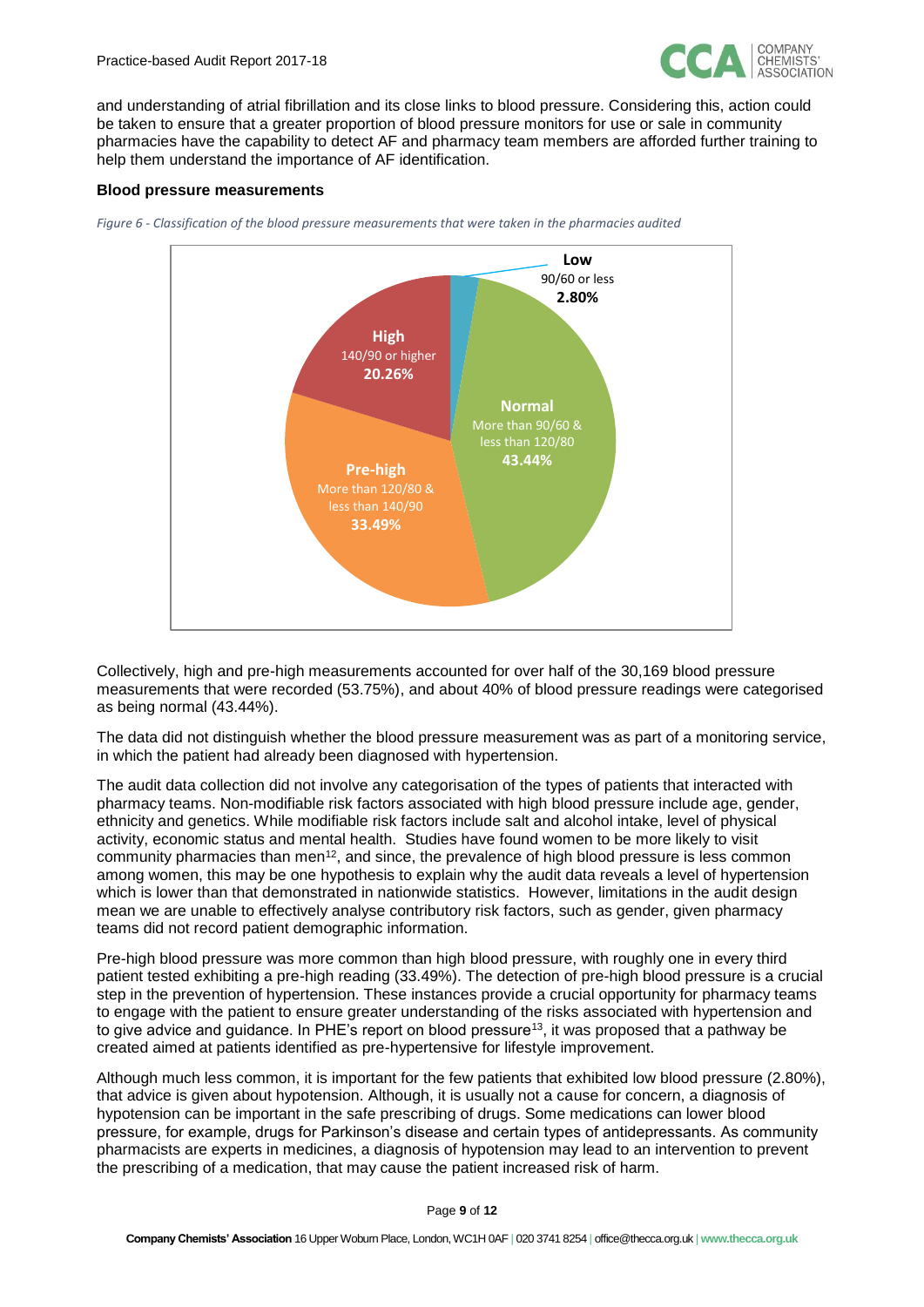

## **Onward referral**

*Figure 7 – Proportion of patients that were referred to their GP following a blood pressure measurement in the pharmacy*



As part of the audit, pharmacy teams recorded referrals of 9,102 patients to their GP. Considering that the majority of patients with whom the pharmacy teams interacted were already diagnosed with hypertension (74.07%), it could be assumed that these patients were already on stable medication or were aware of the steps necessary to manage their blood pressure, and therefore would not require a GP referral. For the other patients however, this onward referral illustrates the important public health interventions that pharmacy teams make every day, detecting where people may be unstable on their medication or where they may need further support or clinical diagnosis.

These referrals demonstrate the effective assessment and triage role that community pharmacy teams provide, ensuring patients who need to see appropriate healthcare professionals to help them get better have been directed to do so, when they otherwise may have waited until their symptoms or condition had become more serious.

Considering the low number of instances of independent prescribing for hypertension (n=417) highlighted through the audit, a general view may be that changing service models and funding frameworks to remove barriers which limit active independent prescribing in community pharmacy (e.g. allowing community PIPs to access local prescribing budgets as part of the wider multidisciplinary team) is needed to reduce the necessity for a GP referral, for instance where a pharmacist can see that a dose should be altered.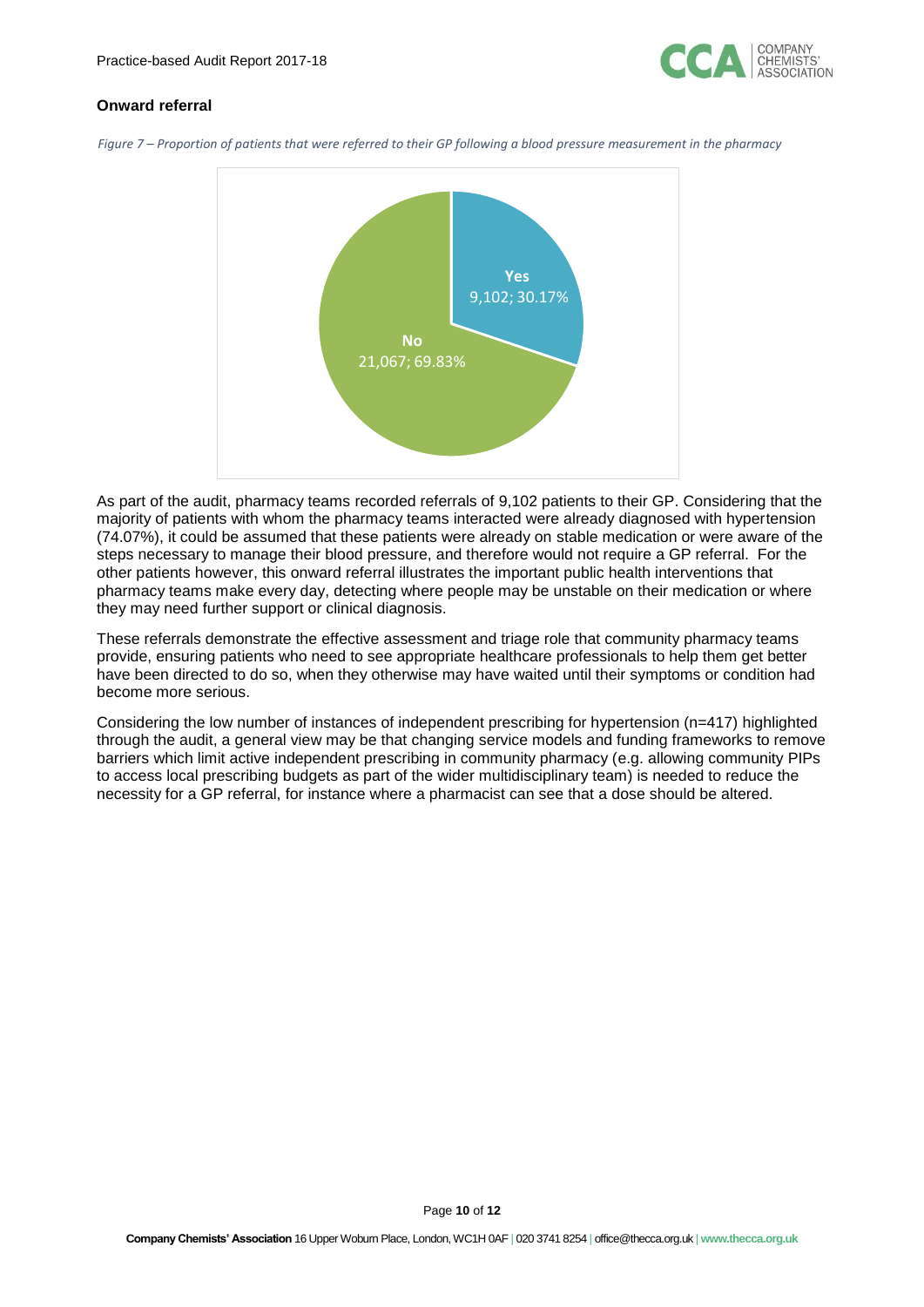

## **Conclusions and next steps**

#### • **Further commissioning of blood pressure measurement services**

These findings provide further evidence of the prevalence of high blood pressure and the need to address this public health issue using a targeted multi-professional approach. A seemingly simple way for community pharmacies to contribute more fully to tackling high blood pressure, is to ensure that all pharmacies have blood pressure monitors available that can be used by pharmacy teams to take measurements as part of local or nationally commissioned measurement services. Increased commissioning of these services, either alone or as part of other NHS services (e.g. an NHS Health Check) will allow community pharmacy teams to detect pre-high and high blood pressure and provide personalised lifestyle advice as early as possible, to support the prevention agenda.

The audit demonstrates the important role of community pharmacies as a first port of call for many patients accessing healthcare and highlights the very prominent role that community pharmacy teams currently play in supporting patients with managing their hypertension. The findings also demonstrate the unique role and potential that community pharmacy teams have in the opportunistic detection of 'pre-high' blood pressure, and the provision of healthy living advice to prevent the development of hypertension in at-risk groups.

#### • **Better information sharing and digital referral pathways**

As well as maximising interventions that occur in community pharmacies to improve early detection and management of high blood pressure, better data sharing and collaboration between pharmacy teams and general practices will lead to effective follow-up appointments. This can be achieved by ensuring that community pharmacy is seen as an integral part of the local public health and primary care workforce, integrated within agreed local care pathways. Allowing community pharmacists to have both 'read' and 'write' access to the GP record would enable more effective sharing of blood pressure monitoring results and recommendations, to reduce duplication in the GP practice and expedite follow-up activity.

In line with recommendations made in the recently published NICE guideline on *community pharmacies: promoting health and wellbeing*<sup>14</sup> - local authorities, clinical commissioning groups, health and wellbeing boards, community pharmacies and their representatives need to work together to help pharmacies gradually integrate into existing care and referral pathways as health and wellbeing hubs. This should include arrangements for formal inward and outward referrals, so that community pharmacy teams can triage people effectively to reduce multiple assessments and waiting times. If these organisations are not already working together, or community pharmacies are not involved in these planning discussions, then these arrangements should be considered as part of the establishment of Primary Care Networks over the coming months.

### • **Increased atrial fibrillation detection**

In addition to making blood pressure monitors available for use as part of commissioned services in more pharmacies, it is important to address the low proportion of those monitors (as demonstrated through the audit) that are understood to measure atrial fibrillation. Technology enables blood pressure monitors which have an integrated AF algorithm to increase the opportunistic diagnoses of AF during the monitoring of hypertension. More widespread uptake of this equipment in community pharmacies in line with a national or locally commissioned model will increase the awareness and detection of AF and help explain anomalous blood pressure measurements which can be caused by AF. Community pharmacies can play an important role in AF identification and stroke prevention and there is significant potential to expand or test commissioned AF screening programmes through community pharmacies to increase awareness of the risks. Pharmacy teams should be encouraged to undertake further Continuing Professional Development (CPD) in blood pressure measurement/management and AF detection, so they are better equipped to support patients and talk to them about the risks associated with AF and hypertension.

## • **Independent prescribing role for community pharmacists**

Detecting, prescribing and monitoring a patient's hypertension in the same pharmacy with the same pharmacy team creates a more consistent journey of patient care and could increase the confidence of the patient in the pharmacy team, leading to more effective medicines adherence and uptake on lifestyle advice, ultimately leading to a better clinical outcome. Increasing the proportion of pharmacies which have a pharmacist independent prescriber as part of this team, who can *actively* use their skills to help people with hypertension could reduce the pressure on GP practices and other healthcare services.